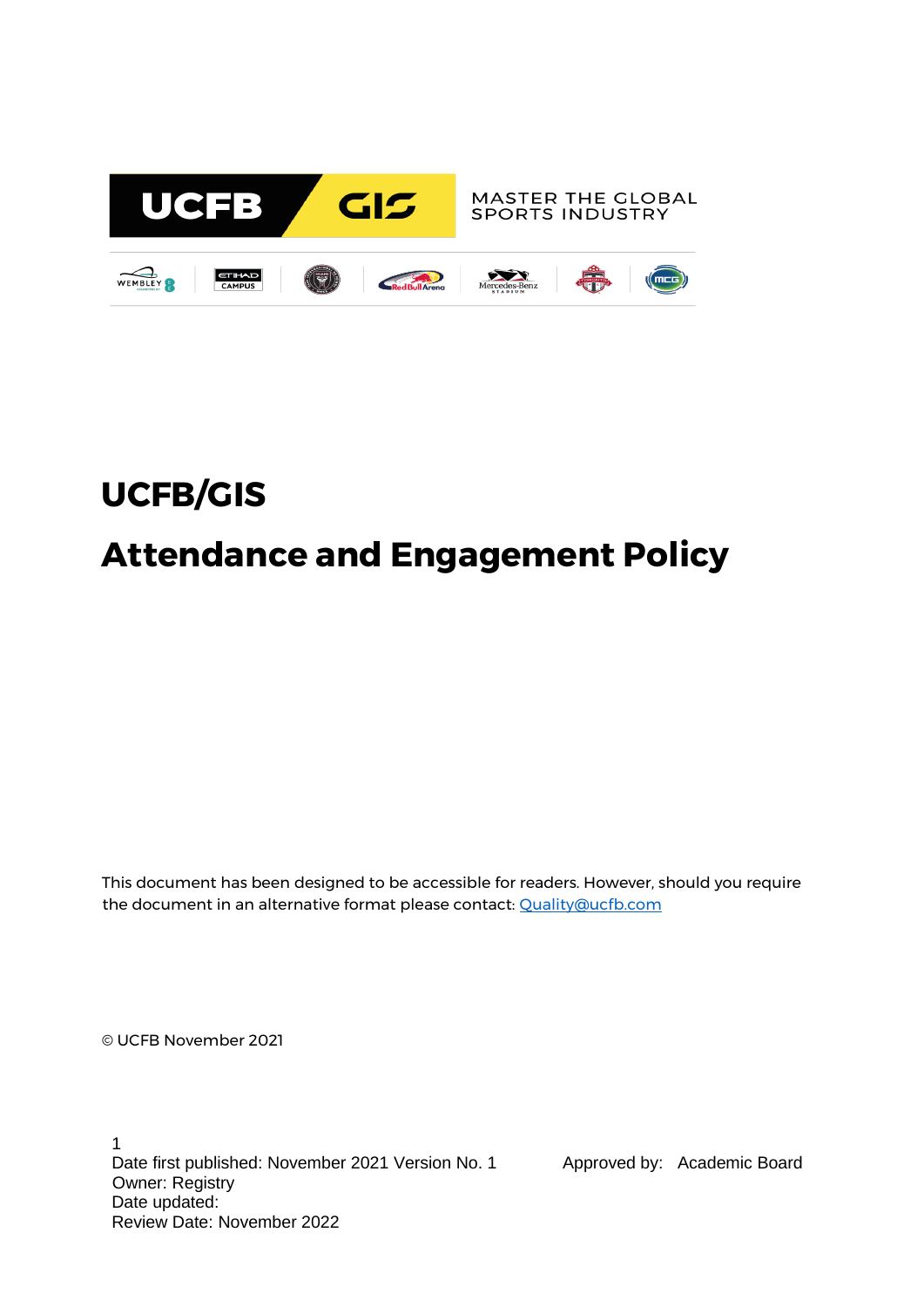#### **1. Purpose**

- 1.1 This document sets out UCFB/GIS's approach to monitoring student attendance and engagement
- 1.2 Definitions
- 1.2.1 *Attendance* means the act of being present at the opportunities scheduled as necessary for students to successfully achieve the learning outcomes of a module/course eg, lectures, seminars, practicals, whether these are delivered face-to-face or online.
- 1.2.2 *Engagement* means the act of committing to, and participating in, different aspects of the learning experience.. This includes attendance at, and participation in, scheduled and extra-curricular activities; borrowing texts from physical and on-line libraries; engaging with learning resources, including resources available on digital learning platforms, and communicating with peers and academics in relation to the course. Ongoing engagement, across various modes of delivery, synchronous and asynchronous content, and level of study, supports positive student outcomes.

#### **2. Scope**

2.1 This policy applies to all students studying at any UCFB campus, or remotely, including part-time and/or distance learning students as well as full-time students. Attendance and engagement expectations may differ across different modes of delivery, eg where material is delivered face-to-face, synchronously online or asynchronously online.

## **3. Equality Impact**

3.1 This policy is neutral in terms of equality-related issues.

## **4. Introduction**

- 4.1 UCFB/GIS expects all students to attend all scheduled sessions, including lectures, seminars, group work and tutorials. Students are also expected to be punctual, to be respectful of others' time.
- 4.2 In terms of engagement with their studies, UCFB/GIS expects all students to make their best efforts to participate whilst present, to put in time to study

2 Date first published: November 2021 Version No. 1 Approved by: Academic Board Owner: Registry Date updated: Review Date: November 2022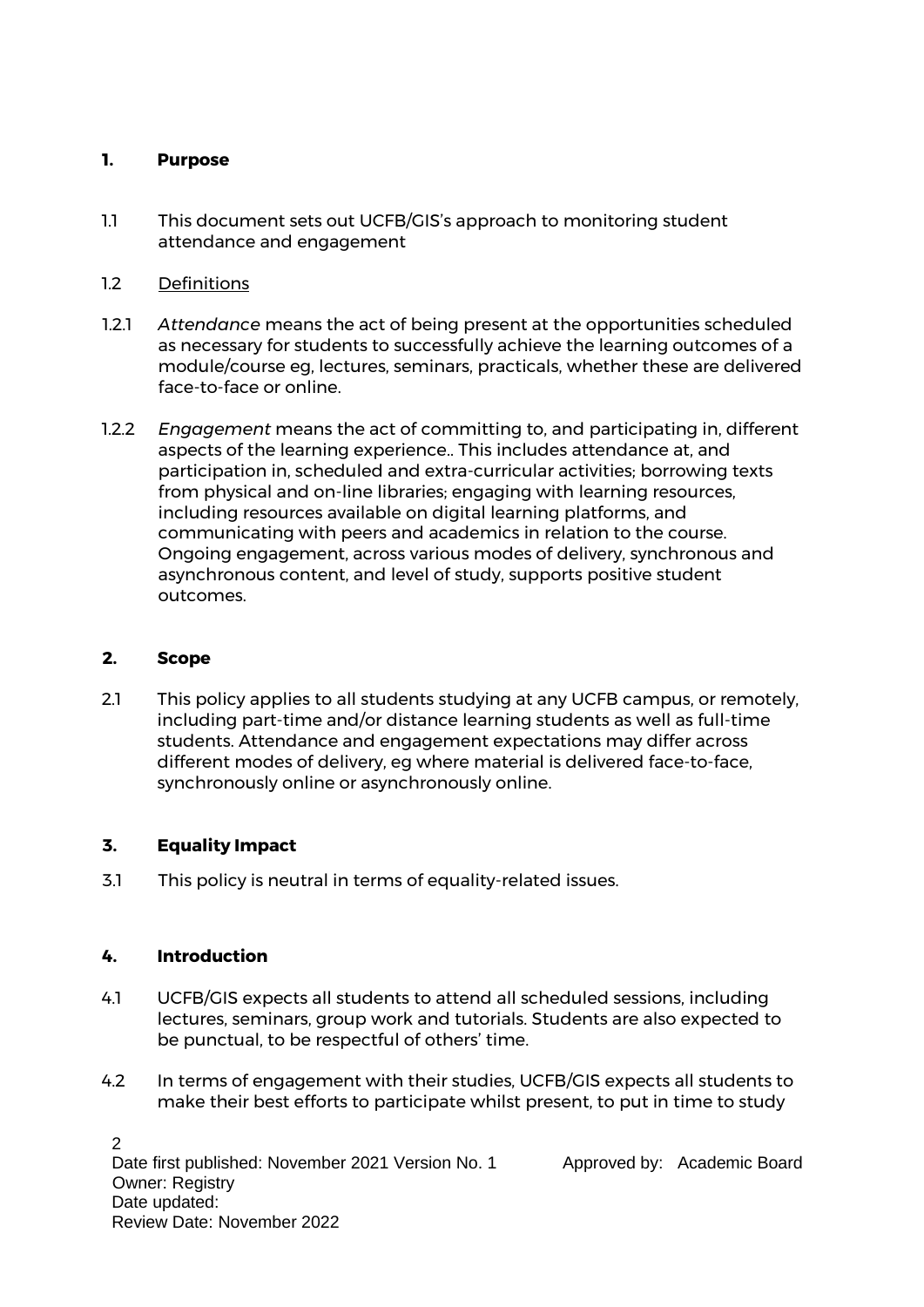between classes, to prepare for taught sessions and to be active participants in both group work and their own learning experience.

#### **5. Reasons for monitoring attendance and engagement**

- 5.1 UCFB/GIS has a duty of care towards its students and wants to ensure that they get the most out of their academic and professional experience at UCFB/GIS. Poor attendance and/or engagement will affect not only an individual student's outcomes but also may damage those of students who are learning alongside them on a module or course.
- 5.2 UCFB/GIS also has a statutory responsibility to report non-attendance and changes in enrolment status to funding bodies. In the case of international students on a UK Study Visa, UCFB/GIS are also required to inform UK Visas and Immigration (UKVI) of any changes to a student's status.

#### **6. Expectations**

- 6.1 UCFB/GIS expects students to be committed to their studies and to demonstrate this through good attendance, good participation and a strong level of engagement.
- 6.2 Students are expected to attend and participate in all taught sessions and engage in all the activities that are scheduled as necessary to achieve the learning outcomes of their programmes, as outlined in course and module handbooks.
- 6.3 Punctual attendance is required, for both the benefit of the students and out of respect for teaching staff and other students. This means students are expected to turn up in good time. Once in the class students should stay for the entirety of a taught session and participate fully. Lateness or leaving early may be marked as absences. Students are required to catch up on any work that is missed due to absences or lateness.
- 6.4 For distance-learning students, attendance and engagement will be assessed through the recording of log-in activity. Students are expected to join in online sessions where required, logging on in good time, staying online for the entirety of a live session, and participating fully.
- 6.5 It is a student's responsibility to regularly check their timetable as, on occasions, room changes or class times may occur for campus-based events, or a face-to-face activity may be changed to remote delivery.
- 6.6 Where students experience difficulties with attending taught sessions, turning up on time, staying to the end of classes or engaging with any other aspect of their studies, they should raise this straight away with their Module Leader or Course Leader.

3 Date first published: November 2021 Version No. 1 Approved by: Academic Board Owner: Registry Date updated: Review Date: November 2022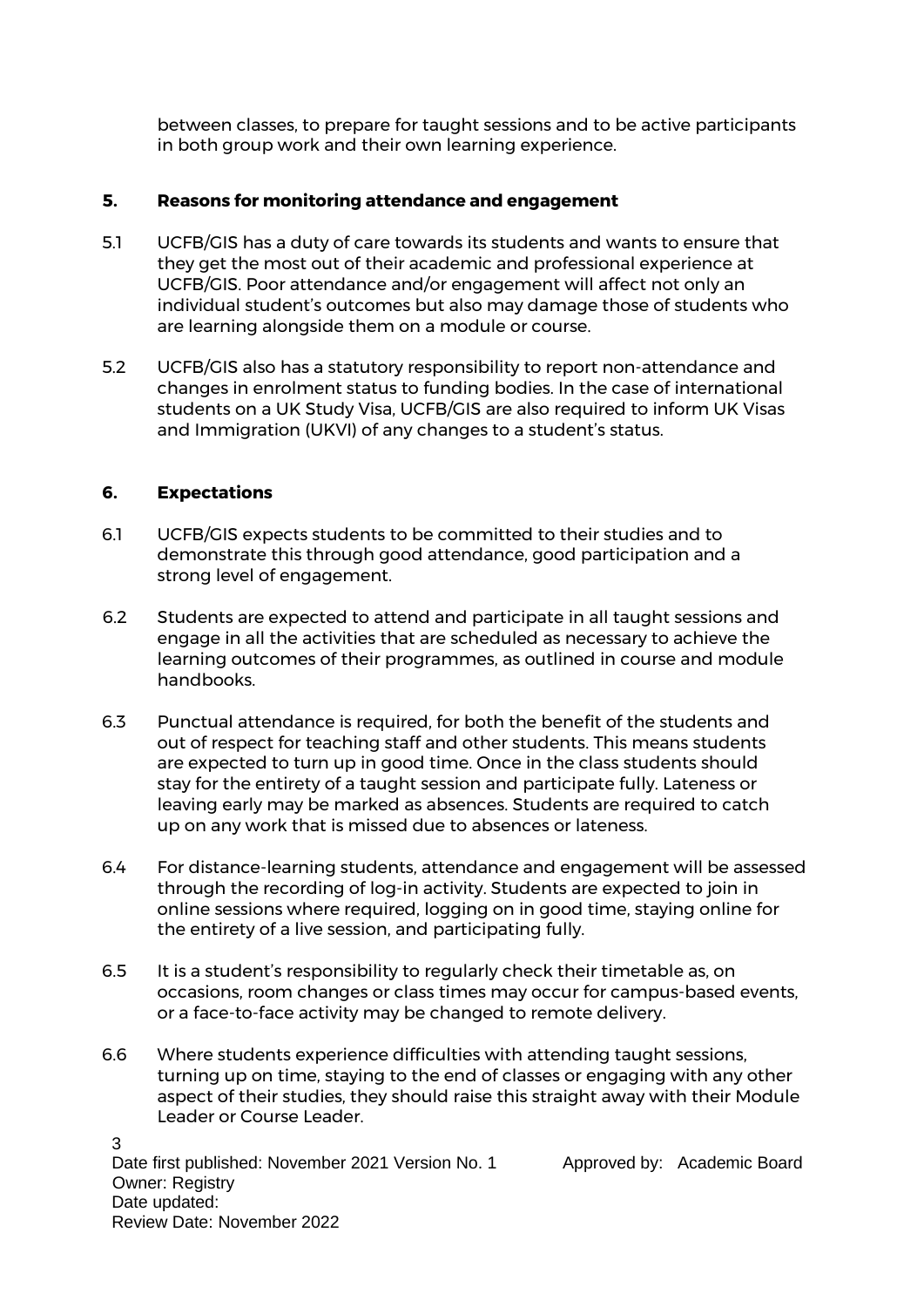# **7. Student Loan Funding Implications**

- 7.1 If students are in receipt of tuition fee loans and/or or maintenance loans via the Student Loans Company (SLC), UCFB/GIS has an obligation to report attendance during the academic year and to notify the SLC of any changes in enrolment status.
- 7.2 Maintenance loan funding is provided to support students with the costs of studying full-time. If a student ceases to engage full-time with a programme, including consistent attendance at scheduled activities, then entitlement to this funding will be lost.
- 7.3 In the event that a student is suspended or withdrawn from their programme, UCFB/GIS will notify the SLC and will provide the last date of engagement. A student may be required to immediately pay back any monies received from the SLC after this date. The UCFB/GIS Fees Policy has further information. The Student Services team can also provide information, advice and guidance on student funding and finance.

## **8. Student visa Implications**

- 8.1 UCFB/GIS has statutory obligations to UK Visas and Immigration (UKVI) to ensure all enrolled international students in the UK are attending the institution regularly, as required by the conditions of their visa. Where an international student's attendance and/or engagement raises concerns, Student Services will review the situation, in collaboration with academic staff, to try to ensure a student remains compliant with the terms of their visa.
- 8.2 UCFB/GIS will report the details to UKVI of any international student on a Student Route Visa who is withdrawn from their programme for not complying with the Attendance and Engagement Policy. This is in line with compliance responsibilities as a Student Visa sponsor. Reporting a withdrawal to UKVI will normally result in the curtailment of student's visa.

## **9. Support for Attendance Difficulties**

9.1 UCFB/GIS recognises that students will have other commitments outside their academic programme of study, for example the need to undertake part-time employment, childcare or caring responsibilities. Wherever possible, students must fit these commitments around scheduled sessions in order to fully engage in their programme of study.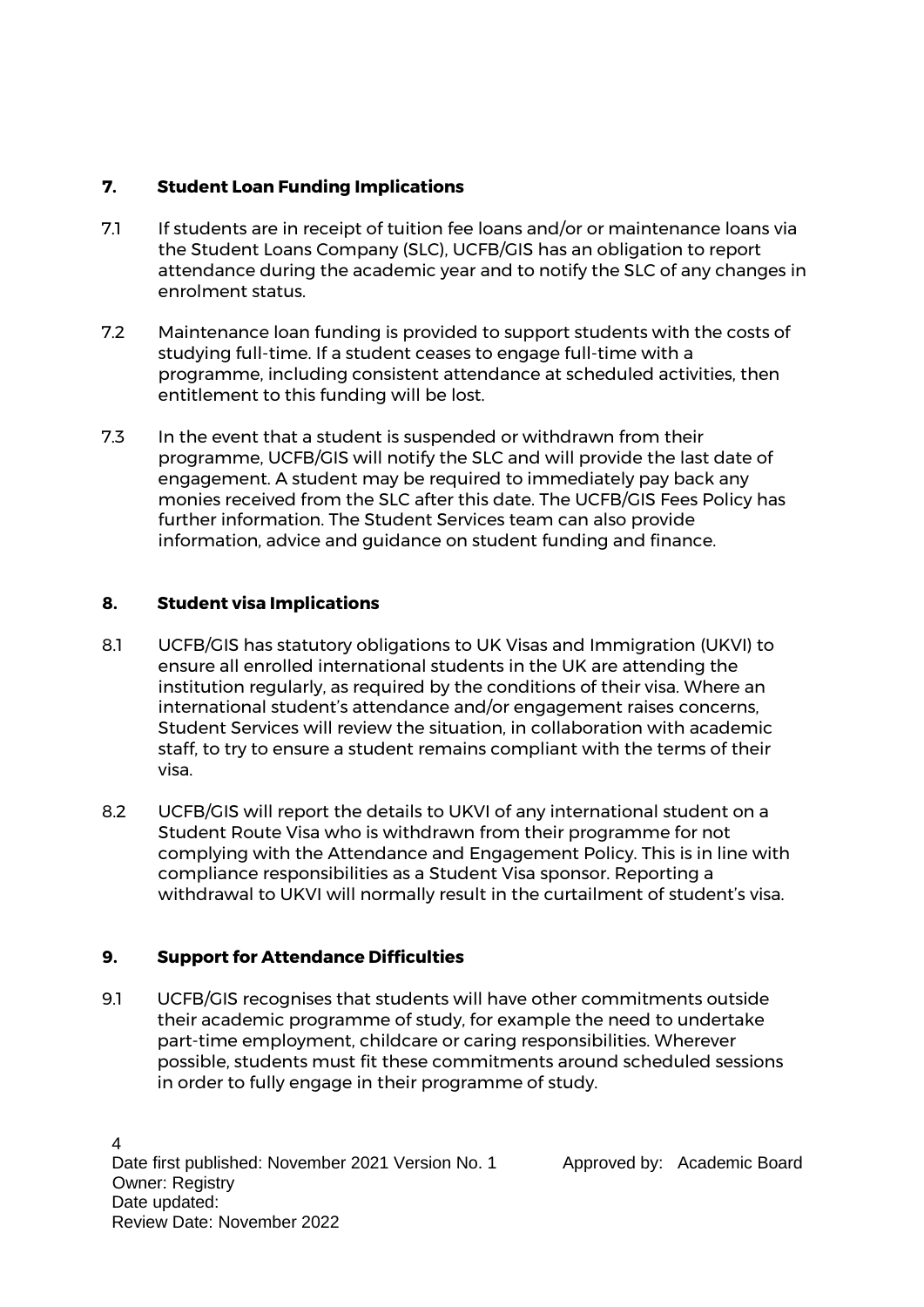- 9.2 If students experience difficulties with attending taught sessions, turning up on time, staying to the end of classes or engaging with any other aspect of their studies, they should raise this straight away with their Module or Course Leader. Where digital access or technical difficulties impinge upon a distance learning student's ability to engage fully, the student should make the Course Leader aware as soon as possible.
- 9.3 If a student feels that they require an extended period of absence from their studies, or are unable to continue with their existing timetable, they should speak to their Course Leader, or contact Student Services, who will direct them to the right advice and support. Regulations allow for the possibility of taking a break from studies, and re-commencing when a student may be in a better position to successfully participate.
- 9.4 If a student cannot attend academic sessions, they should contact the following (as appropriate): [absencewembley@ucfb.com](mailto:absencewembley@ucfb.com) [absenceetihad@ucfb.com.](mailto:absenceetihad@ucfb.com) [onlineadminteam@ucfb.com](mailto:onlineadminteam@ucfb.com)
- 9.5 Students should also contact their Course Leader as soon as possible.

## **10. Authorised absence**

- 10.1 Students are eligible to have either 2 instances of absence, or 1 instance of up to 3 days, authorised without evidence per semester. Any further absences will only be authorised providing acceptable evidence is submitted within 3 working days of the initial notification e-mail. Acceptable evidence can include doctor's notes, evidence of appointments, police reference numbers etc.
- 10.2 Student services will update the academic team with any welfare issues that may affect student's attendances.

## **11. Assessment deadlines**

11.1 All assessment deadlines are published in advance and students are required to be available for all scheduled exams and other assessed work. Being sick or away from studies **does not** exempt students from assignment deadlines or examinations unless they have been granted extenuating circumstances (in accordance with the procedures set out in the UCFB/GIS Extenuating Circumstances Policy). If a student feels that they may not be able to meet one or more of their assessment deadlines due to a serious and unplanned event, they should discuss this with their Course Leader.